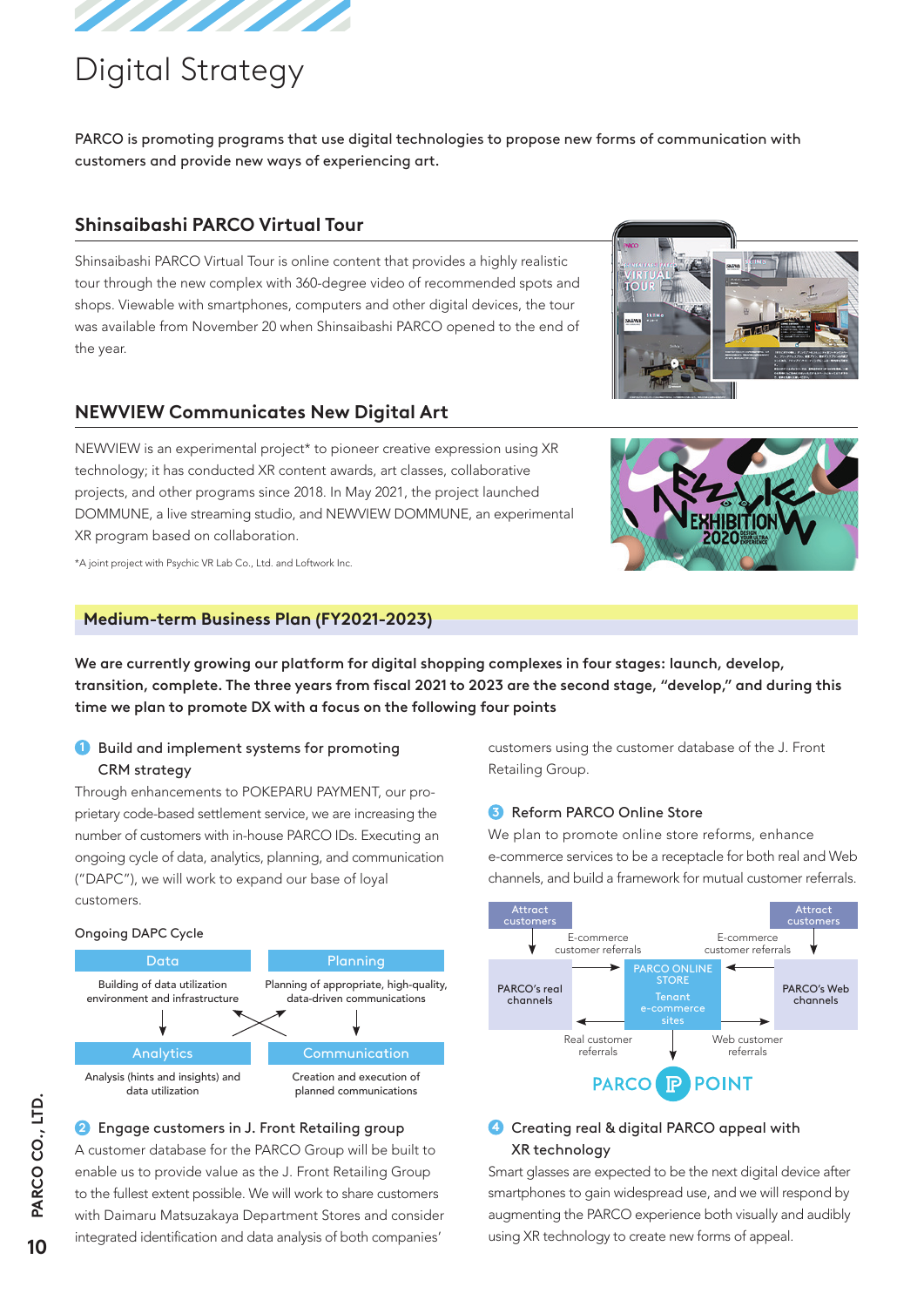

# Development Business

PARCO has taken over the real estate business of the J. Front Retailing Group (excluding some portions) and is promoting a business strategy in domestic real estate development with the aim of being an urban lifestyle developer that delivers diverse proposals for urban living and helps create highly attractive urban districts. In Nagoya's Sakae district and Osaka's Shinsaibashi district in particular, which are the Group's strategic priority areas, we are carrying out redevelopment of large-scale complexes and are planning development projects that contribute to the appeal of these districts over the long term. By tackling new diverse applications not limited to commercial and the challenge of new formats and categories using development mechanisms like cyclical investment schemes, we will transform the real estate portfolio of the J. Front Retailing Group and thereby expand the Group's business domain.

Succeeding and consolidating the real estate business of Daimaru Matsuzakaya Department Stores Co., Ltd. (some portions excluded)



Our business strategy for domestic store development is to operate commercial facilities in diverse locations and formats nationwide, centering on ZERO GATE, low- and medium-rise commercial complexes in prime urban locations, and BINO, whose focus is beauty and health.

## **ZERO GATE**

ZERO GATE is our category of low- and medium-rise commercial complexes in prime urban locations. These locations are utilized to create complexes consisting of one or a small number of tenants—which differs from PARCO-brand complexes and they are efficiently operated based on the scale of the business. Going forward, we plan to introduce a high-rise category linked to diverse sectors not limited to retail and to create new business schemes that utilize DX technologies and the high level of visibility afforded by prime locations. PARCO has long produced urban lifestyles based on themes like fashion and culture, and the name ZERO GATE signals our desire to return to a zero point, a new beginning, to propose new values through the gate, the entrance, to the district at large.

## **BINO**

BINO consists of low- and medium-rise commercial facilities transferred to PARCO from Daimaru Matsuzakaya Department Stores Co., Ltd. in September 2020. Its main focus is beauty and health, on providing support for beauty from the inside and the outside. The name BINO is an acronym of the phrase "beauty inside and out."

#### BINO Sakae **Opened November 6, 2020**

The fourth in the BINO series and the first since the business was transferred to PARCO, BINO Sakae opened in Nagoya's Sakae district on November 6, 2020. The new BINO in Sakae, where redevelopment projects have been progressively transforming the district, takes a step forward from BINO's traditional concept. It reinterprets the "beauty" in BINO to include gourmet food and luxury accessories and seeks to be a place that enriches the daily lives of visitors.

## **Other stores**

# **OZEROGATE**

# BINC

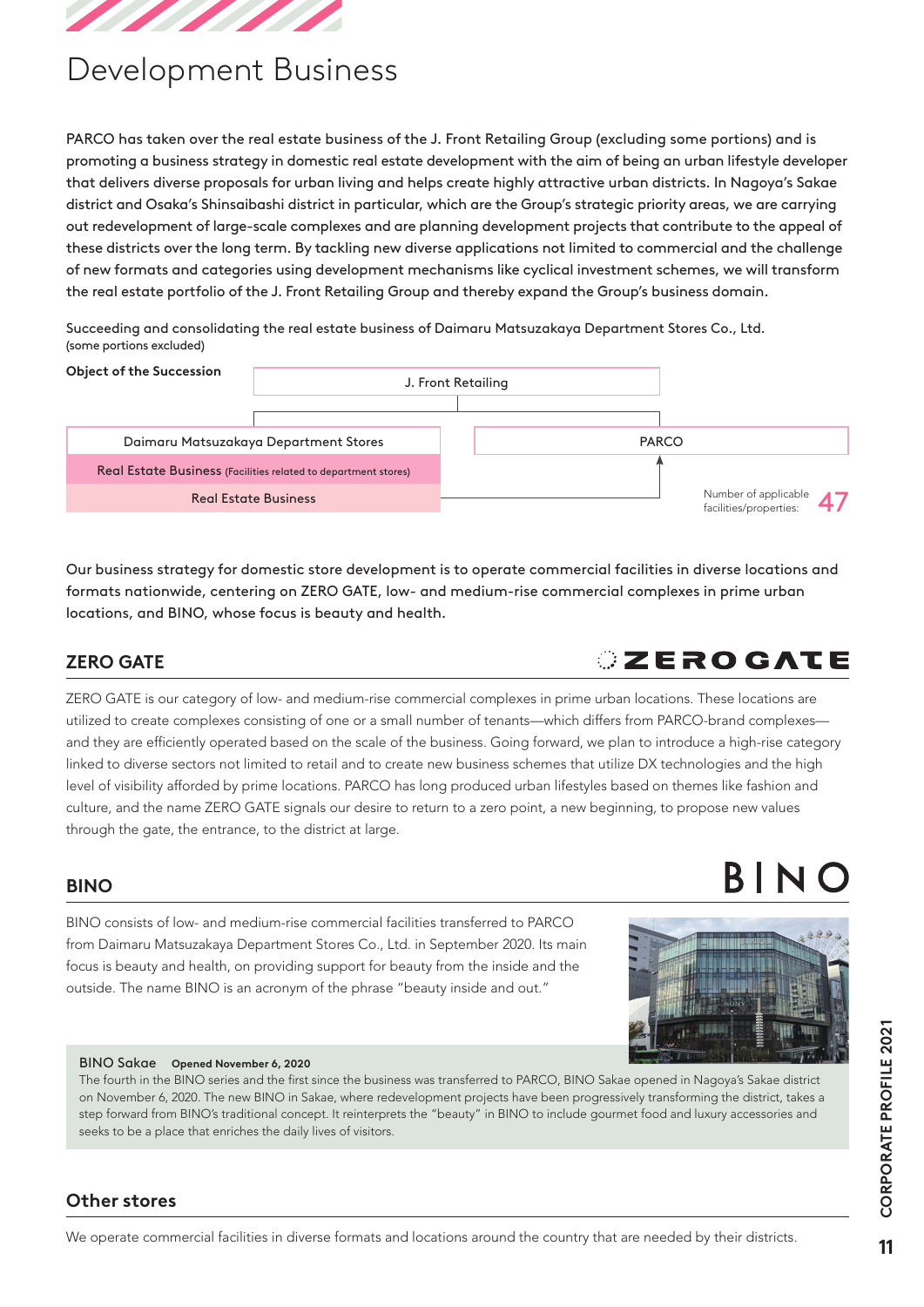#### **Medium-term Business Plan (FY2021-2023)**

#### As an urban lifestyle developer, we promote real estate development and format creation based on five key points

#### **1** Development in priority areas for the J. Front Retailing Group

In priority areas like Sakae in Nagoya and Shinsaibashi in Osaka, which have clusters of the Group's key properties, we will maximize synergies to further increase the appeal and dynamism of these districts. Along with building large-scale urban complexes that generate new images, consumption, and customers as a format that bridges PARCO shopping complexes and department stores, for medium-scale facilities in prime locations we will work to create new business schemes that utilize DX technologies and the visibility afforded by these locations.

#### 3 Nishiki, Naka-ku, Nagoya **Due to open in 2026**

Envisioning a center for cultural exchange and value creation, one that will be a new landmark for Nagoya's Sakae district, we are joining with another developer to build a new complex with a hotel, office space, cinema, and commercial facilities and plan to own and operate the commercial portion.



Courtesy of Mitsubishi Estate Co., Ltd.

#### **2** Initiatives for diverse applications not limited to retail and store openings in commercial complexes

In order to flexibly accommodate changes in the real estate market, we will not only develop commercial-oriented real estate but also collaborate with business partners and build real estate portfolios with diverse applications. We will promote building plans based on a mix of various applications and segments and create new formats through linkage with retail.

#### Kumamoto Shimotori GATE Project **Due to open in spring 2023**

At this commercial and hotel complex planned for the former site of Kumamoto PARCO in central Kumamoto, we intend to lease the commercial portion and open a commercial facility. The hotel and commercial facility will be linked seamlessly with the goal of bringing additional synergies to the life of the district.



#### **3** Building a cyclical investment scheme

By entering the asset management business and expanding ownership and involvement in real estate while separating ownership from operations through private funding schemes, we will accelerate the trajectory of our Development Business and work to diversify revenue. (Investment advisory and agency business licensing has been acquired.)

Product (real estate) planning and development

Real estate procurement Fund formation Investor recruiting<br>
(property acquisition) Fund formation (outsourcing)

(outsourcing)

Asset management services

#### **4** Semi-urban site development

Promoting new development in semi-urban locations in anticipation of increasing demand for facilities where work, home and shopping are all in close proximity, we will take on the challenge of developing next-generation complexes that accommodate these changes to the "new normal," both in terms of tenants/products and facilities. This category of complex will propose new sustainable lifestyles through a mix of stores and segments to function as a hub for collaborative area living and creation.

#### **6** Executing CRE strategy

We plan to sell or reshuffle some of the assets transferred from Daimaru Matsuzakaya Department Stores Co., Ltd. in order to maximize the value of our overall real estate portfolio.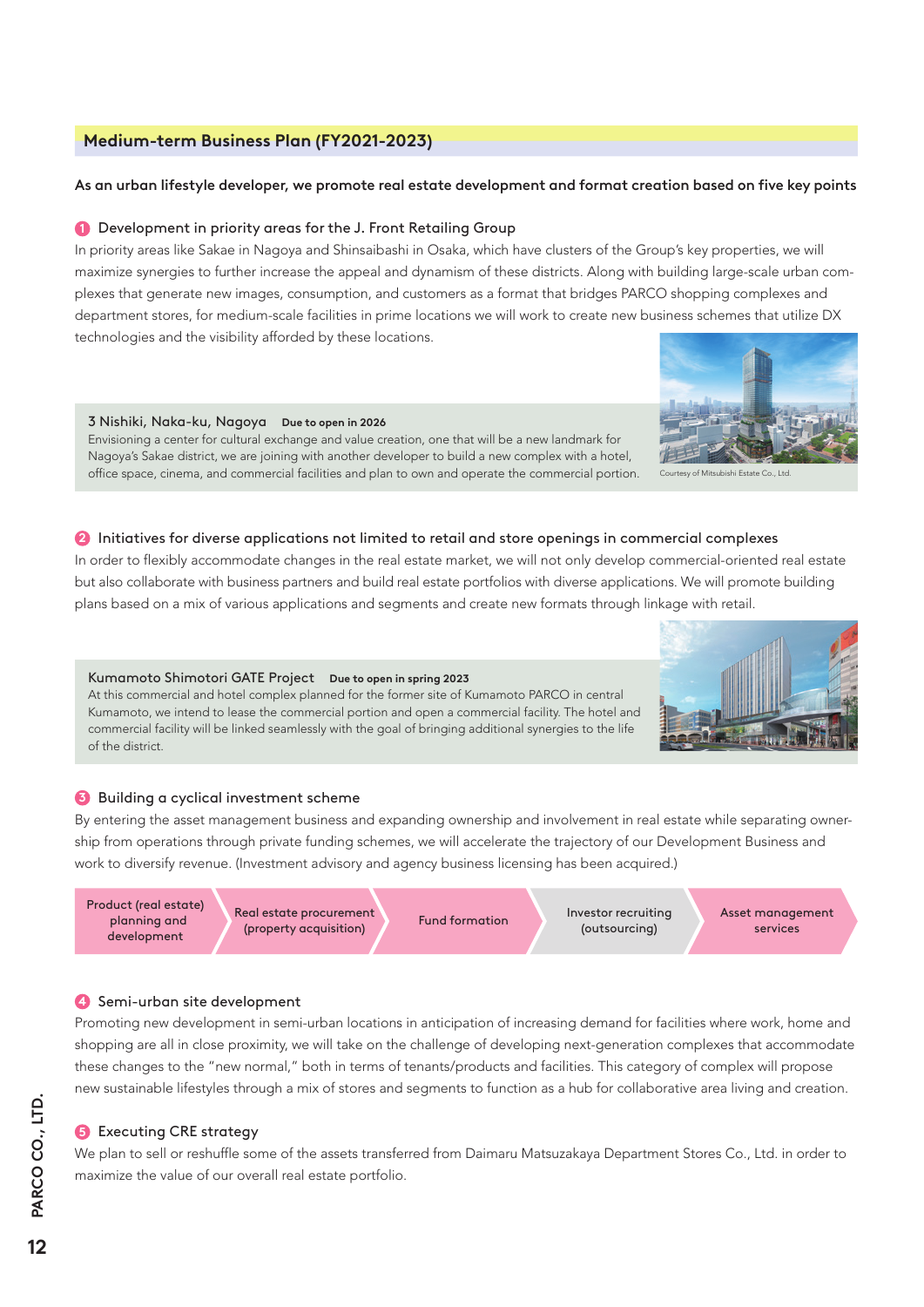

## Main Stores

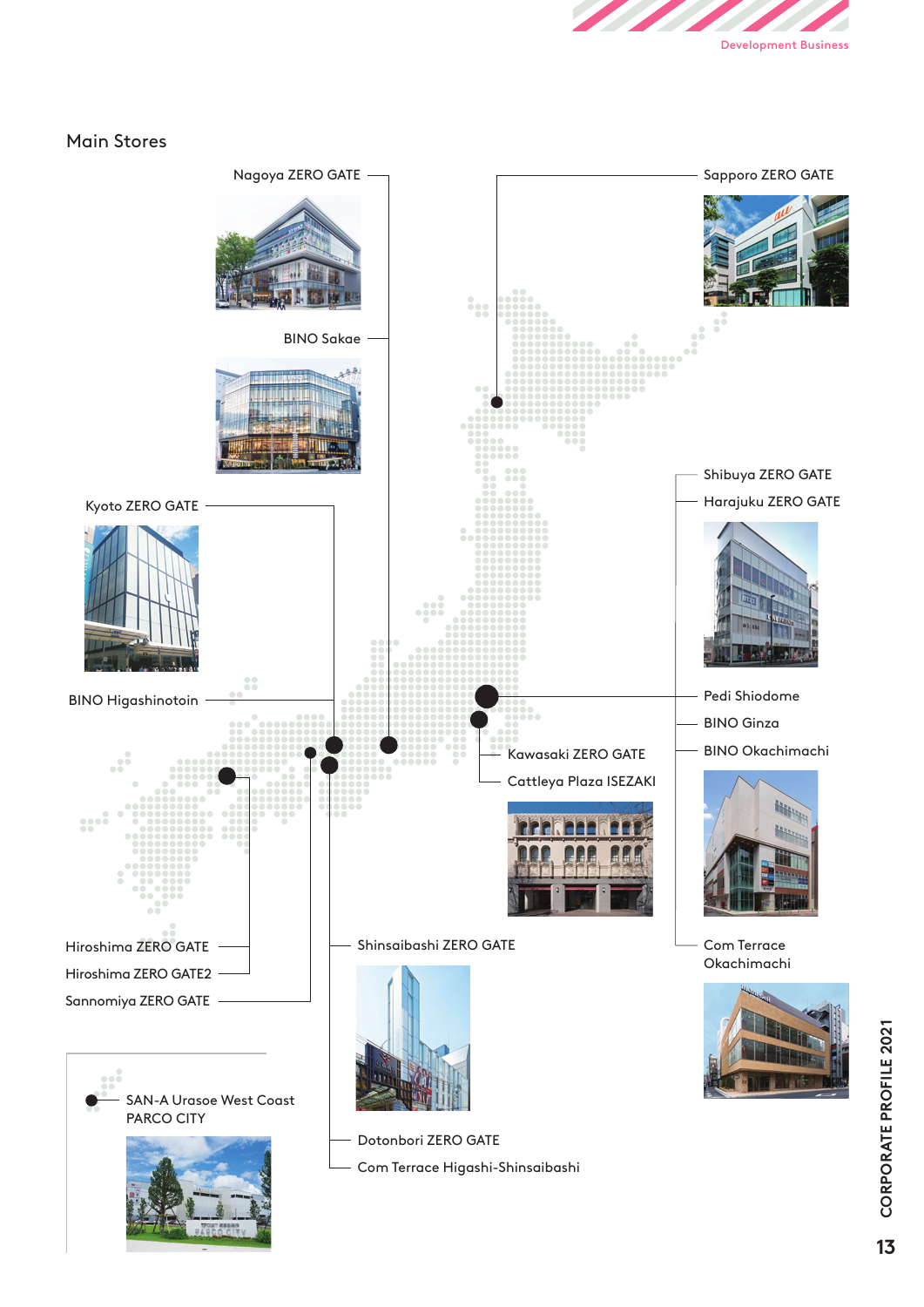

# Content Business

## **Entertainment Business**

Since its establishment, PARCO has actively introduced new cultural offerings in the fields of theater, music, and art through our Entertainment Business, contributing to enriching the lifestyles of our customers. We produce varied, highly appealing content from the standpoints of theater, music, movies, publishing, and content development. In addition to multi-media productions, such as DVD and book versions of this content, and organizing collaborations, we also offer entertainment with real emotion and discovery.

## **PARCO STAGE @ONLINE**

PARCO STAGE @ONLINE is a project of PARCO Theater to convey the appeal of the theater online. "I want to see a play," "I want to participate in the theater," "I want to know more about it," "I want get a glimpse behind the scenes"—a variety of content is provided online from perspectives such as these.

https://stage.parco.jp/blog/detail/2335



"Daichi" streamed online

## **PARCO-Produced Play Wins Outstanding Play Award at the 28th Yomiuri Theater Awards**

"Guernica," staged in September 2020 at PARCO Theater as its Opening Series, won the Outstanding Play award at the 28th Yomiuri Theater Awards.

| creenpla |  |
|----------|--|
| irection |  |
|          |  |

Screenplay Ikue Osada

Tamiya Kuriyama

 $\Box$  Moka Kamishiraishi, Yuma Nakayama, Ryo Katsuji, Seina Sagiri, Reo Tamaoki, Shota Matsushima, Kazutaka Hayashida, Takenori Goto, Shoichiro Tanigawa, Mika Ishimura, Ayumi Tanida and Midoriko Kimura



Guernica<sup>®</sup>

## **PARCO Hosts "Life is Beautiful," the First Large-scale Exhibition by Mr. Brainwash in Japan**

Shibuya PARCO's PARCO MUSEUM TOKYO and Shinsaibashi PARCO's SPACE14 hosted Japan's first large-scale exhibition by Mr. Brainwash, a Los Angeles-based graffiti artist. The exhibition showed existing works by the artist as well as pieces made specially for the event, plus limited-edition works on Japanese themes, a total of 80 two- and three-dimensional pieces. An online exhibition was also held that provided the chance to experience the show through a 3D viewer.

 $\frac{[WEB]}{WEP}$ https://my.matterport.com/show/?m=JMaKybtVRwD



## **Medium-term Business Plan (FY2021-2023)**

#### Develop content not limited to specific sites

Strengthening hybrid entertainment through digital technologies to combine live shows with digital streaming, we plan to develop online projects for art content like exhibitions, online projects for music and the theater, live commerce events, and more.

## Enriching urban living

Through strengthening collaboration with local districts, we will hold art festivals and cultural events that become identified with that area and develop sustainable projects with the next generation that help increase the appeal of these local areas.

#### Increasing customers

Partnering with the companies of the J. Front Retailing Group, we will develop entertainment projects, exclusive products, and live commerce events.